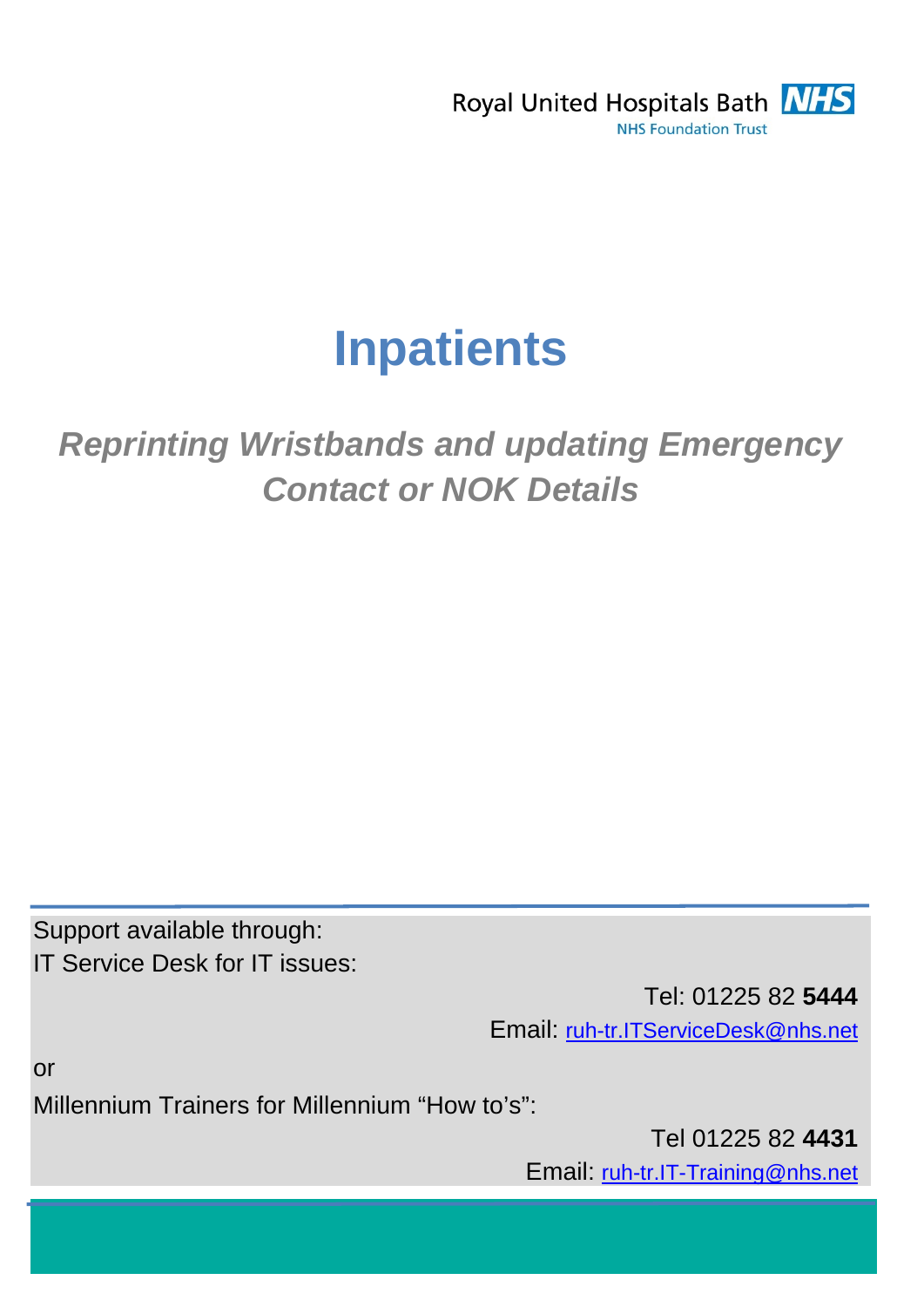# **Contents**

## <span id="page-1-0"></span>**Printing Wristbands & Labels**

#### <span id="page-1-1"></span>**Ad-Hoc Printing**

- **Step 1.** Open PMOffice from **Recap**
- **Step 2.** In Pm Office select **Run Documents** from the top toolbar



**Step 3.** Select the Find Patient button



**Step 4.** Enter the **Patient's Details**

**IMPORTANT:** It is absolutely essential that you select the correct encounter from the list at the bottom of the search window.

**You MUST select the Inpatient encounter that has no Discharge Date. .**

- **Step 5.** Click **OK**
- **Step 6.** Select the **wristband, labels** or **facesheet**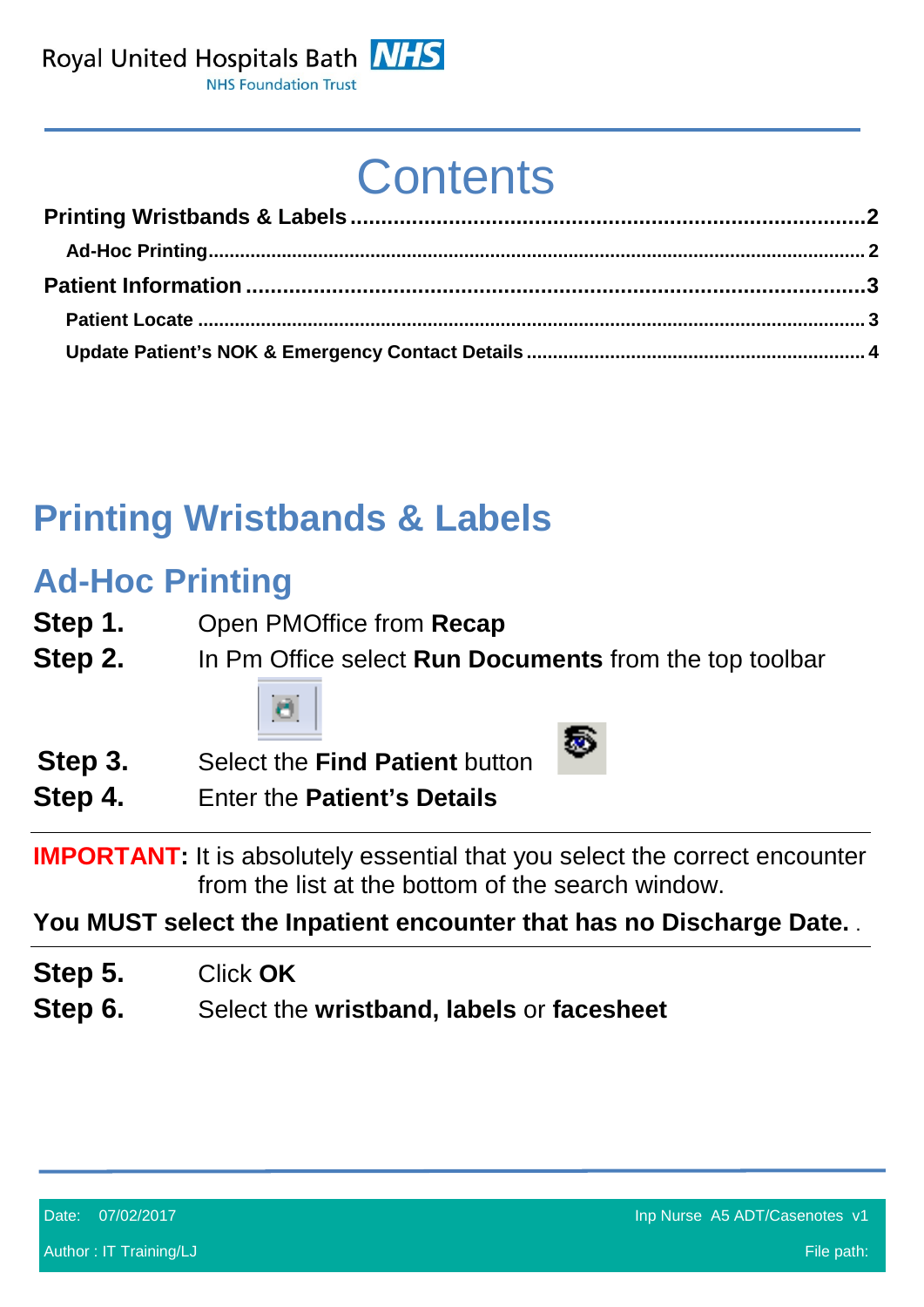Royal United Hospitals Bath NHS **NHS Foundation Trust** 



|                    |                          | (F) Person Mgmt: Documents                            |                          |                                                        |  |
|--------------------|--------------------------|-------------------------------------------------------|--------------------------|--------------------------------------------------------|--|
|                    |                          | Task Edit Action View Help<br>$84 \times 2$           |                          |                                                        |  |
|                    |                          | Patient/Encounter Information<br>Qualified documents: |                          |                                                        |  |
|                    |                          | Name:<br>RABBIT, ROGER                                |                          | Demographic Labels<br>RUH Child Wristband              |  |
|                    | Gender:                  | Age:                                                  | Race:                    | RUH Neonatal Wristband                                 |  |
|                    | Male                     | 61 Years                                              |                          | Facesheet<br>Admission Label - No Address              |  |
|                    | NHS No.:                 |                                                       | MRN:                     | RUH Adult Wristband                                    |  |
|                    |                          |                                                       | 2130369                  |                                                        |  |
|                    | FIN No.:                 | 2001412027                                            | Financial class:         |                                                        |  |
|                    |                          | Encounter type:                                       | Treatment function:      |                                                        |  |
|                    |                          | Inpatient Waiting List                                | General Surgery          |                                                        |  |
|                    | Location:                |                                                       |                          |                                                        |  |
|                    |                          | RUH/All Wards                                         |                          |                                                        |  |
|                    | Ready                    |                                                       |                          | 20/10/2015 15:34                                       |  |
| Step 7.<br>Step 8. | <b>Click the Printer</b> |                                                       |                          | button                                                 |  |
|                    |                          | Select the relevant printer.                          |                          |                                                        |  |
|                    |                          | <b>←</b> Print                                        |                          | $\mathsf{x}$                                           |  |
|                    |                          | Printer:<br>rd1b0001                                  | $\overline{\phantom{a}}$ | Number of copies:<br>$\blacktriangledown$              |  |
|                    |                          |                                                       |                          | Document name:<br>RUH Wristband - Pilot Wards<br>Owlo- |  |
|                    |                          |                                                       |                          | <b>OK</b><br>Cancel                                    |  |

**Step 9.** Click **OK**.

## <span id="page-2-0"></span>**Patient Information**

#### <span id="page-2-1"></span>**Patient Locate**

To locate an inpatient who is not in your ward:

- **Step 1.** In PM Office click the **Run Patient Locator** icon on the top c toolbar
- **Step 2.** Type the patient's surname and click the **Person** icon



**Step 3.** The patient details and location will appear.